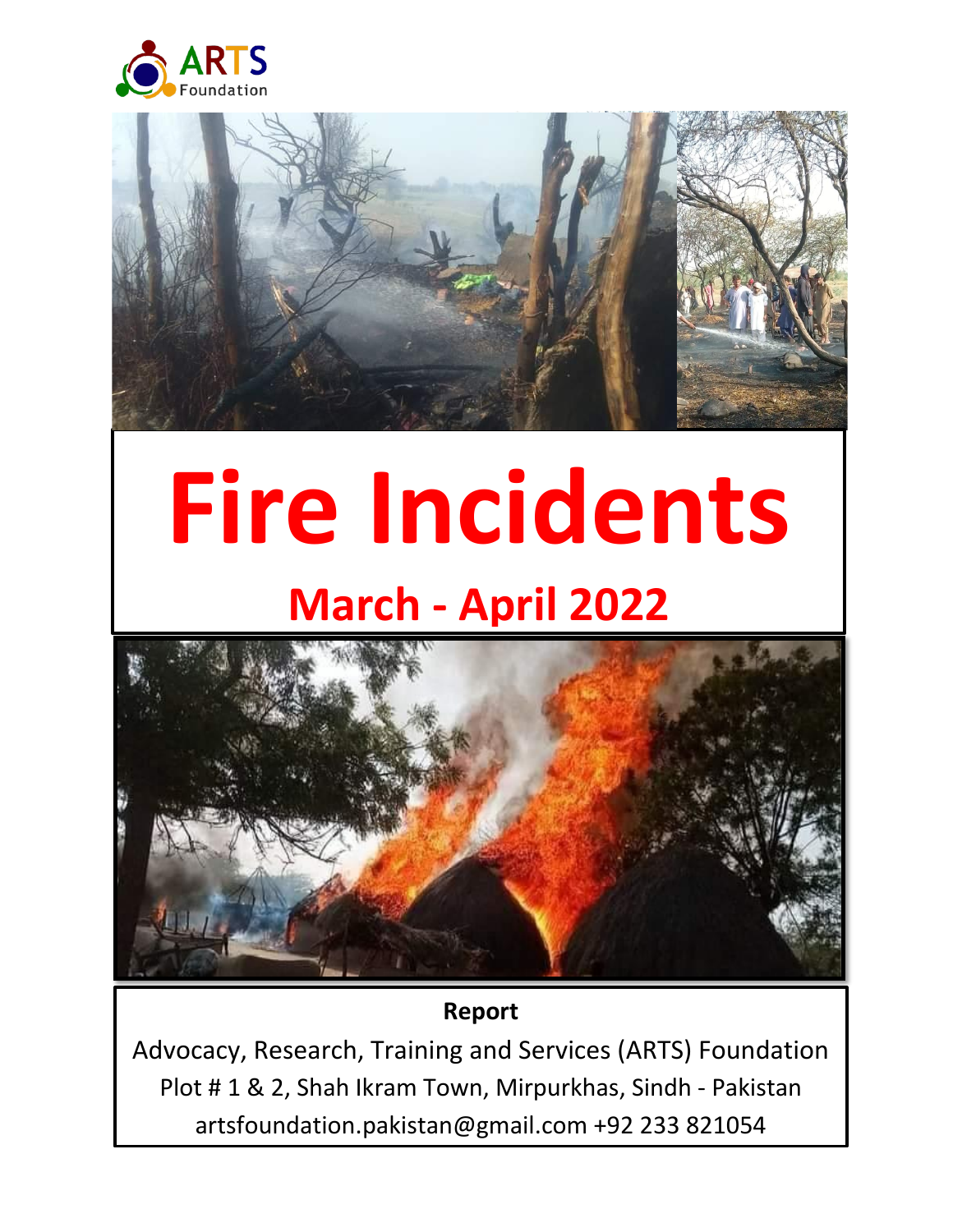

# **Objectives of Fire Incidents Reporting**

Advocacy, Research, Training and Services (ARTS) Foundation being an indigenous and local civil society organization is well connected with gross roots level communities as well as working to report and highlight issues which are adversely affecting their lives. According to previous years experiences and observations, annually a series of fire incidents takes place from the month of March. Therefore, ARTS Foundation team decided to formally observe and compile report of fire incidents by monitoring two daily newspapers 'Daily Kawish' and 'Daily Sobh' with focus on six districts of Sindh province of Pakistan.

#### **Geographical Areas**

The team of ARTS Foundation is monitoring both newspapers on daily basis to document the details of the losses occurred due to fire incidents from the following six districts;

- Mirpurkhas
- Umerkot
- Tharparkar
- Matiari
- Badin
- Sanghar

## **Analysis of Fire Incidents**

In these two months (March and April 2022) both daily newspapers have reported 355 cases of fire incidents which means 6 fire incidents were happening a day and maximum fire incidents cases have been reported from district Tharparkar followed by district Mirpurkhas. However, in number of fire incident cases district Sanghar stands at number third but with regard to losses it stands at number second after district Tharparkar. The details of the fire incidents and the losses are given in below table as well as in the charts;

| <b>District</b> | No. of<br><b>Incidents</b> | Household<br><b>Affected</b> | <b>Animals</b><br><b>Affected</b> | Human<br><b>Loss</b> | Cash     | Car         | Motorcycle | Wheat<br>(Mounds) |
|-----------------|----------------------------|------------------------------|-----------------------------------|----------------------|----------|-------------|------------|-------------------|
| <b>Badin</b>    | 6                          | 48                           | 3                                 | $01*$                | $\Omega$ | 1           |            | 150               |
| Matiari         | 4                          | 19                           | 3                                 | 0                    | 25000    | 0           | 0          | 100               |
| Sanghar         | 7                          | 81                           | 20                                | 0                    | 240000   | 0           |            | 250               |
| Mirpurkhas      | 8                          | 31                           | 18                                | 0                    | 35000    | 0           | 1          | 30                |
| Tharparkar      | 17                         | 163                          | 98                                | 0                    | 50000    | 1           | 0          | 100               |
| Umerkot         | 4                          | 13                           | 2                                 | 0                    | 25000    | $\mathbf 0$ | 0          | 15                |
| <b>Total</b>    | 46                         | 355                          | 144                               | 0                    | 375000   | 2           | 3          | 645               |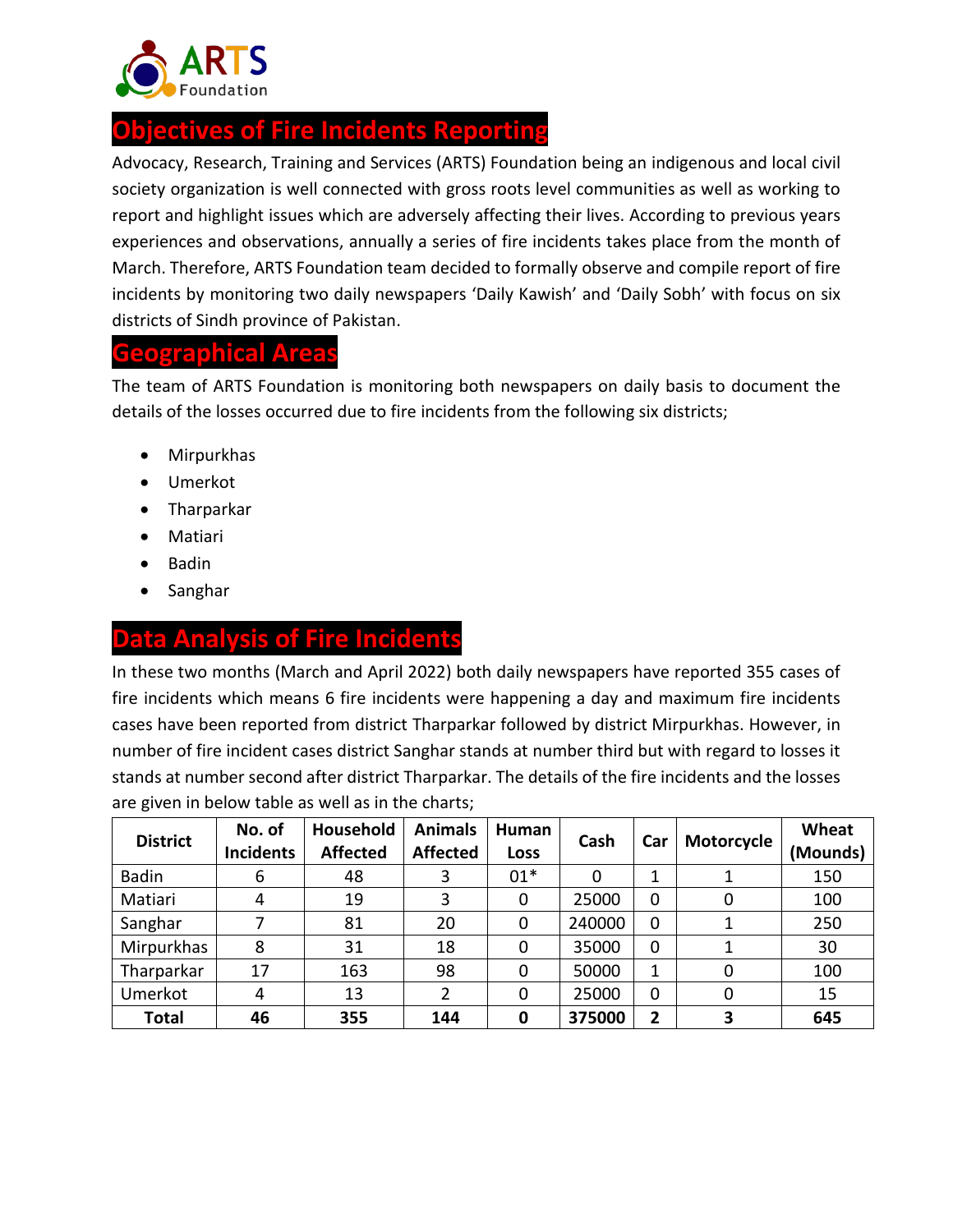

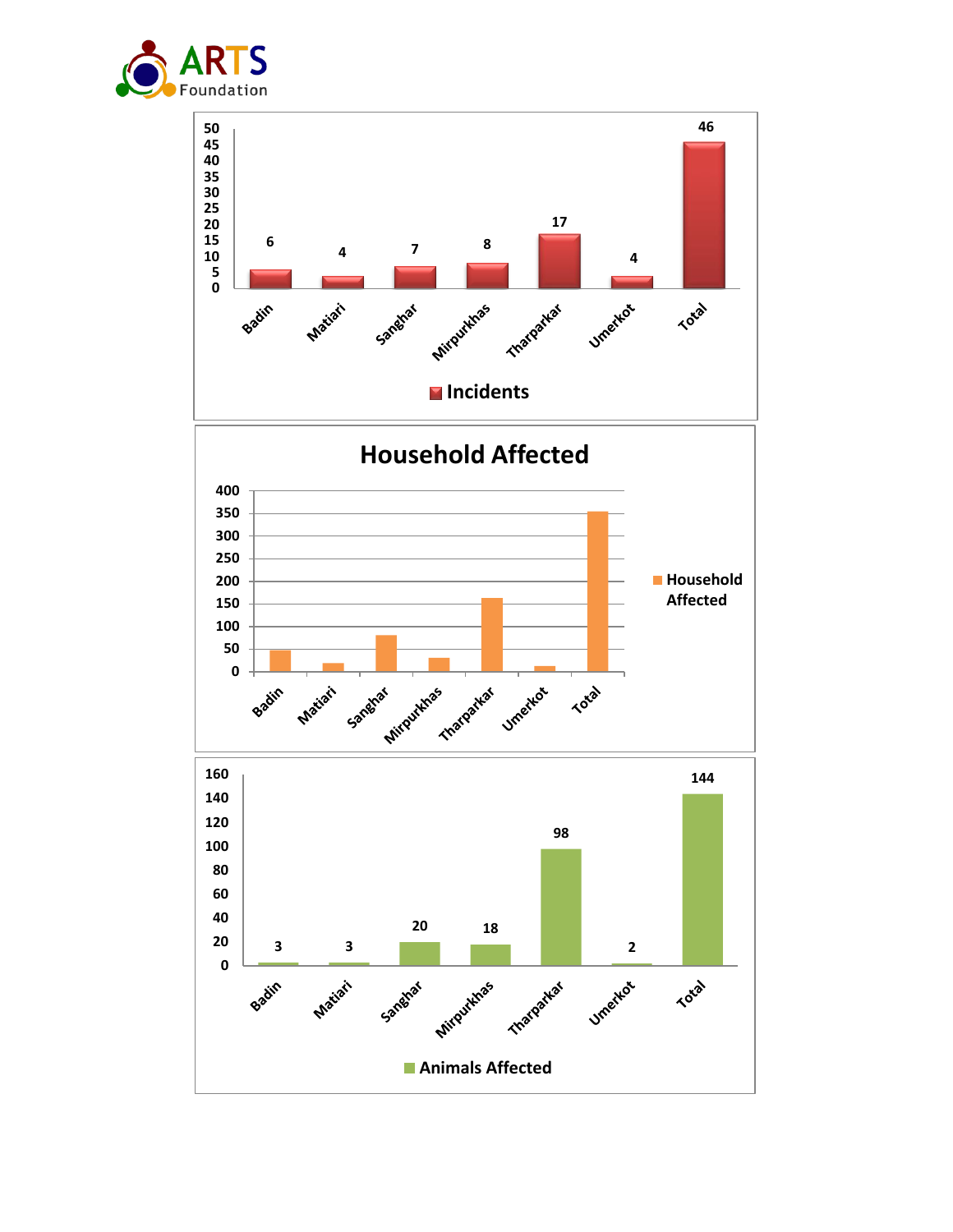